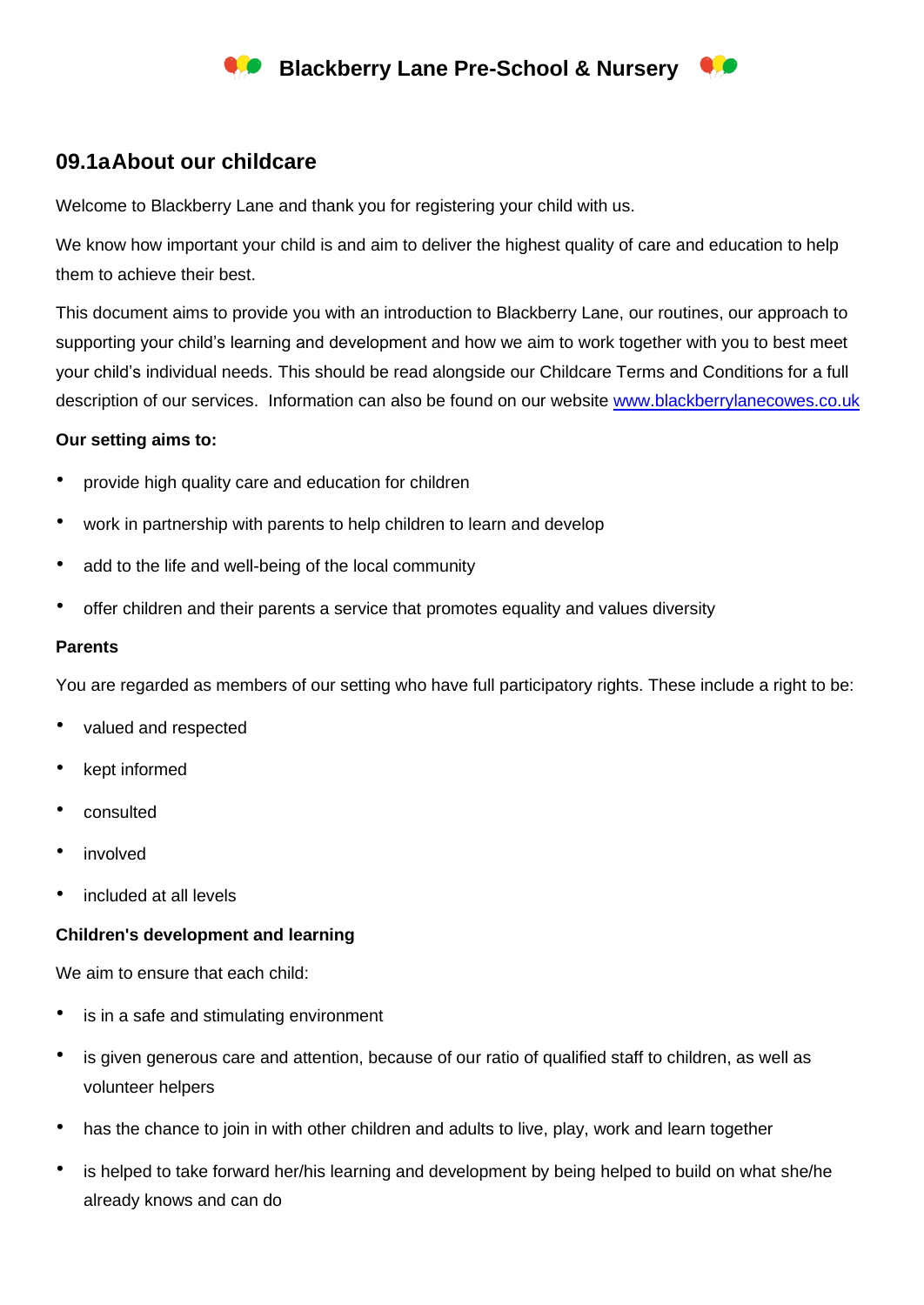- has a personal key person who makes sure each child makes satisfying progress
- is in a setting that sees parents as partners in helping each child to learn and develop
- is in a setting in which parents help to shape the service it offers

## *The Early Years Foundation Stage*

Provision for the development and learning of children from birth to five years is guided by the Early Years Foundation Stage. Our provision reflects the four overarching principles of the *Statutory Framework for the Early Years Foundation Stage* (DfE 2021):

• *A Unique Child*

Every child is a unique child who is constantly learning and can be resilient, capable, confident and selfassured.

• *Positive Relationships*

Children learn to be strong and independent through positive relationships.

• *Enabling Environments*

Children learn and develop well in enabling environments with teaching and support from adults, who respond to their individual interests and needs and help them to build their learning over time. Children benefit from a strong partnership between practitioners, parents and/or carers.

- *Learning and Development*
- Children develop and learn at different rates. The framework covers the education and care of all children in early years provision including children with special educational needs and disabilities (SEND).

## **How we provide for learning and development**

Children start to learn about the world around them from the moment they are born. The care and education offered by our setting helps children to continue to do this by providing all the children with interesting activities that are appropriate for their age and stage of development.

*The Areas of Learning and Development comprise:*

- *Prime Areas*
	- **-** Personal, social and emotional development.
	- **-** Physical development.
	- **-** Communication and language.
- *Specific Areas*
	- **-** Literacy.
	- **-** Mathematics.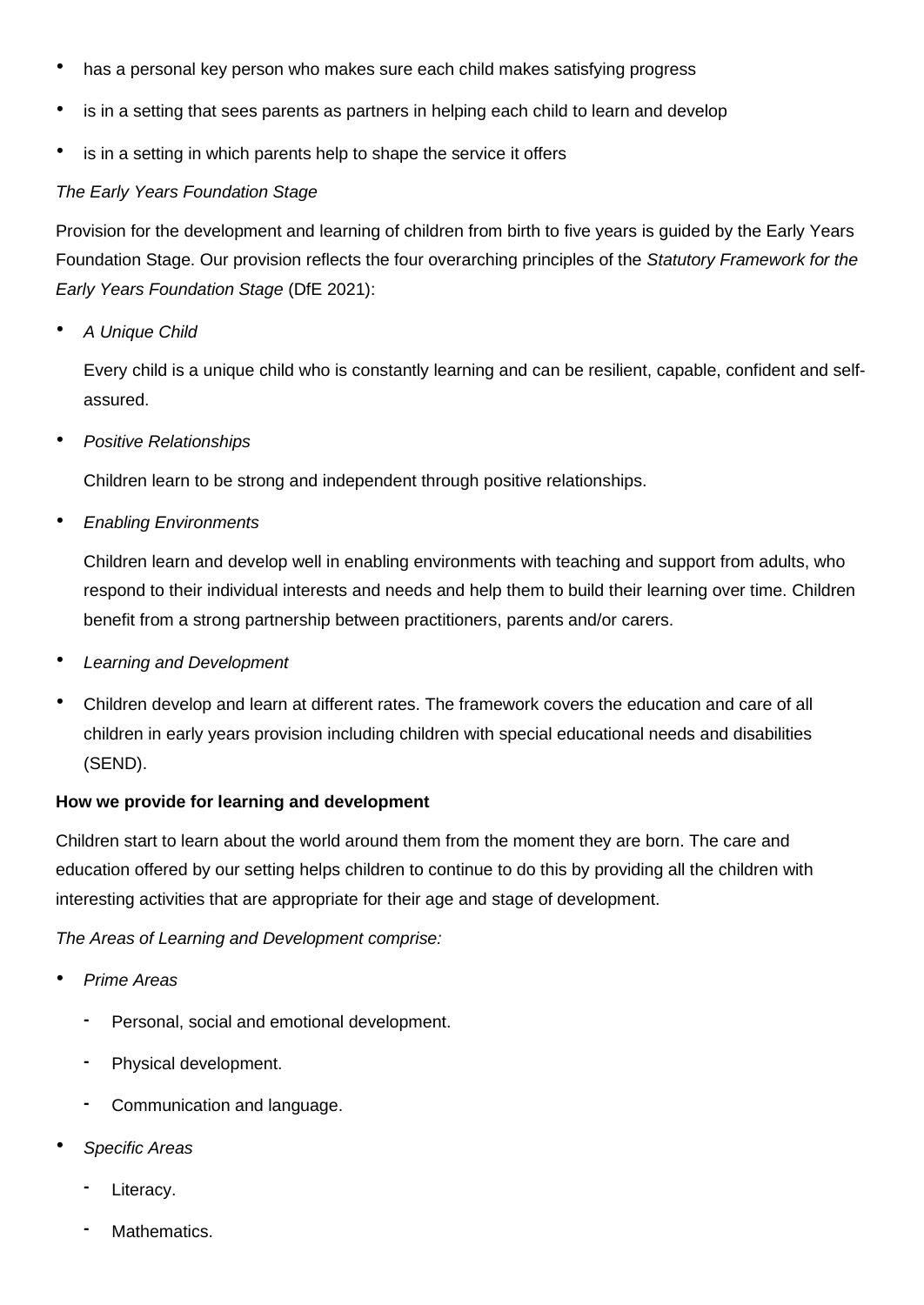- **-** Understanding the world.
- **-** Expressive arts and design.

For each area, the level of progress that children are expected to have attained by the end of the Early Years Foundation Stage is defined by the Early Learning Goals. These goals state what it is expected that children will know, and be able to do, by the end of the reception year of their education.

We refer to non-statutory curriculum quidance to support our professional judgment as we assess each child's progress and level of development as they progress towards the Early Learning Goals. We have regard to these when we assess children and plan for their learning by creating a curriculum that is ambitious and meets every child's needs. Our educational programmes support children to develop the knowledge, skills and understanding they need for:

## *Personal, social and emotional development*

- self-regulation
- managing self
- building relationships

## *Physical development*

- gross motor skills
- fine motor skills

## *Communication and language*

- listening, attention and understanding
- speaking

## *Literacy*

- comprehension
- word reading
- writing

## *Mathematics*

- number
- numerical patterns

## *Understanding the world*

- past and present
- people, culture and communities
- the natural world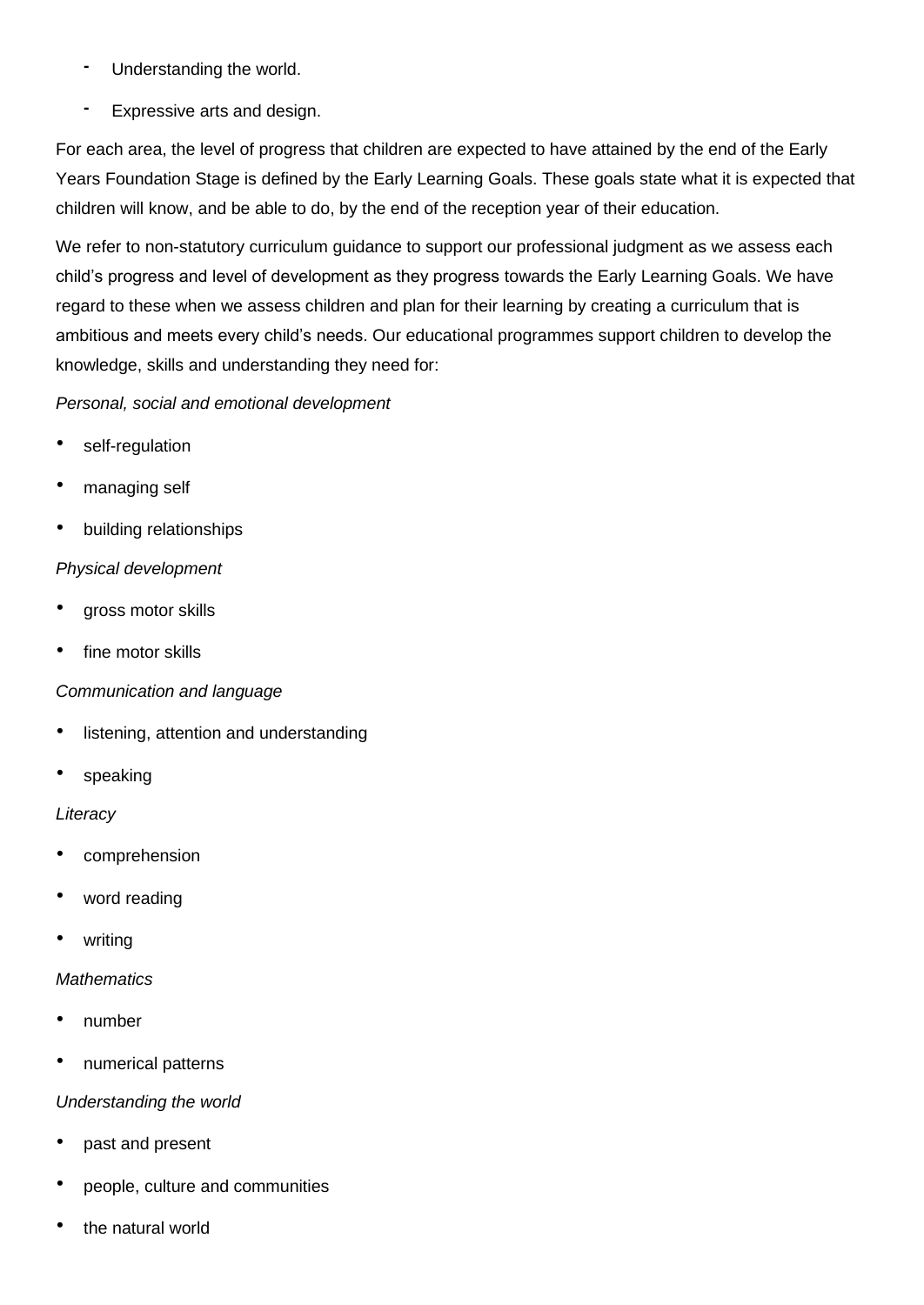## *Expressive arts and design*

- creating with materials
- being imaginative and expressive

## **Our approach to learning and development and assessment**

## *Learning through play*

Being active and playing supports young children's learning and development through doing and talking. This is how children learn to think about and understand the world around them. We use the EYFS statutory education programmes to plan and provide opportunities which will help children to make progress in all areas of learning. This programme is made up of a mixture of activities that children plan and organise for themselves and activities planned and led by practitioners.

## *Characteristics of effective learning*

We understand that all children engage with other people and their environment through the characteristics of effective learning that are described in the Early Years Foundation Stage as:

- playing and exploring engagement
- active learning motivation
- creating and thinking critically thinking

We aim to provide for the characteristics of effective learning by observing how a child engages with learning and being clear about what we can do and provide to support each child to remain an effective and motivated learner.

## *Assessment*

We assess how young children are learning and developing by observing them. We use information that we gain from observations of the children, to understand their progress and where this may be leading them. We believe that parents know their children best and we will ask you to contribute to assessment by sharing information about what your child likes to do at home and how you, as parents, are supporting development.

We] may make periodic assessment summaries of children's achievement based on our on-going observations. These help us to build a picture of a child's progress during their time with us and form part of children's records of achievement/learning journeys. We undertake these assessment summaries at regular intervals, as well as at times of transition, such as when a child moves into a different group or when they go on to school.

## *The progress check at age two*

The Early Years Foundation Stage requires that we supply parents and carers with a short-written summary of their child's development in the three prime areas of learning and development - personal, social and emotional development; physical development; and communication and language - when a child is aged between 24 - 36 months. Your child's key person is responsible for completing the check using information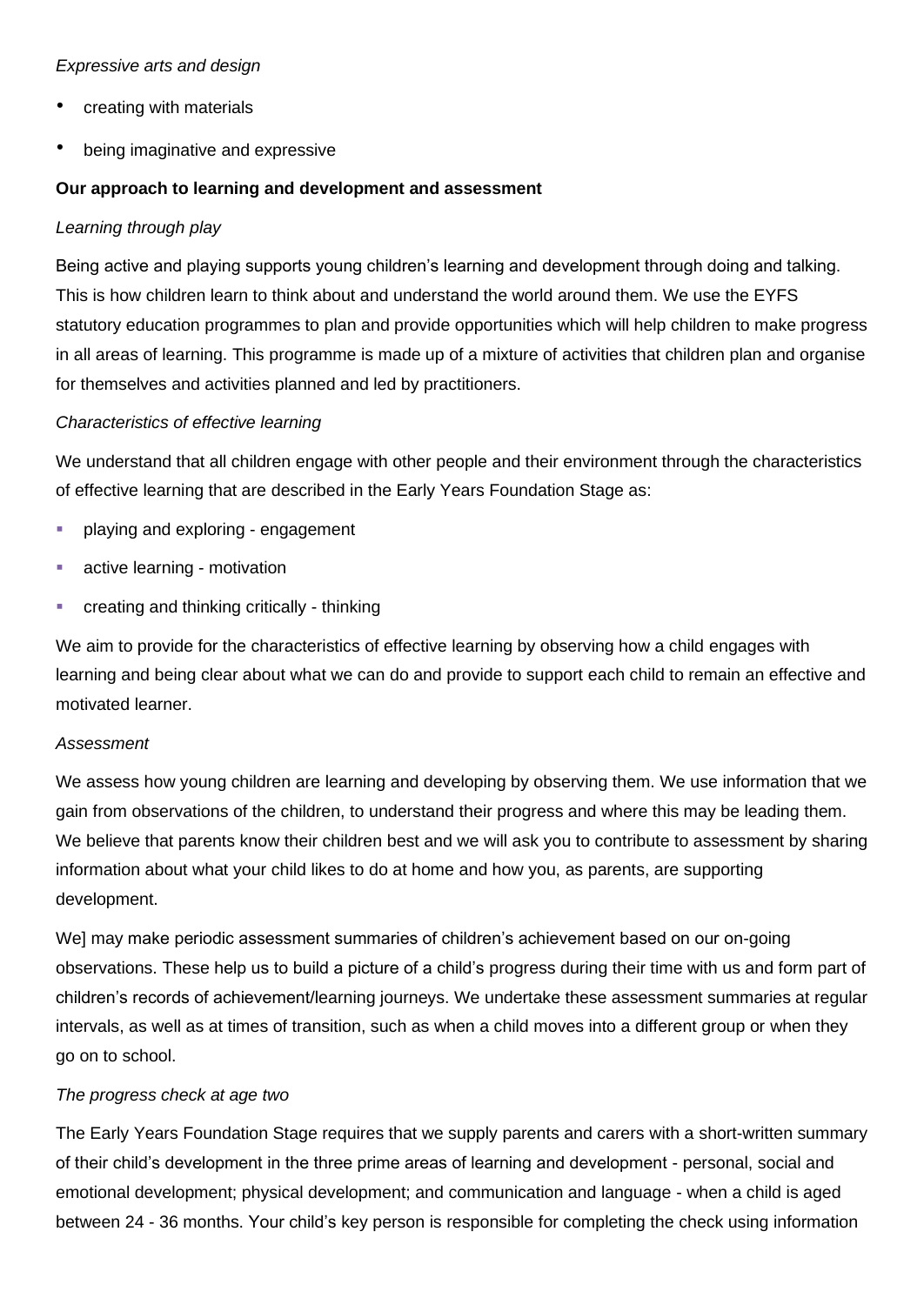from on-going observations carried out as part of our everyday practice, taking account of the views and contributions of parents and other professionals.

## **Records of achievement/learning journeys**

We keep a record of achievement/learning journey for each child. Your child's learning journey helps us to celebrate together her/his achievements and to work together to provide what your child needs for her/his well-being and to make progress.

Your child's key person will work in partnership with you to keep this record. To do this you and she/he will collect information about your child's needs, activities, interests and achievements. This information will enable the key person to identify your child's progress. Together, we will then decide on how to further support your child's learning and development.

## **Working together for your children**

We maintain the ratio of adults to children in the setting that is set by the Safeguarding and Welfare Requirements. We also have volunteer parent helpers, where possible, to complement these ratios. This helps us to:

- give time and attention to each child
- talk with the children about their interests and activities
- help children to experience and benefit from the activities we provide
- allow the children to explore and be adventurous in safety

| We are open for                                                       |  |             | 50                       |                   | weeks each year. |
|-----------------------------------------------------------------------|--|-------------|--------------------------|-------------------|------------------|
| We are closed                                                         |  |             | For 2 weeks at Christmas |                   |                  |
| We are open for                                                       |  |             | 5                        |                   | days each week   |
| The times we are open are                                             |  |             | 0745-1800                |                   |                  |
| We provide care and education for young children between the ages of: |  |             |                          |                   |                  |
| 6 months                                                              |  | and 3 Years |                          | at our Nursery    |                  |
| 2 years 8 months and                                                  |  | 4 years     |                          | At our Pre-School |                  |

## **How parents take part in the setting**

Our setting recognises parents as the first and most important educators of their children. All our staff see themselves as partners with parents in providing care and education for their children. There are many ways in which parents take part in making our setting a welcoming and stimulating place for children and parents, such as: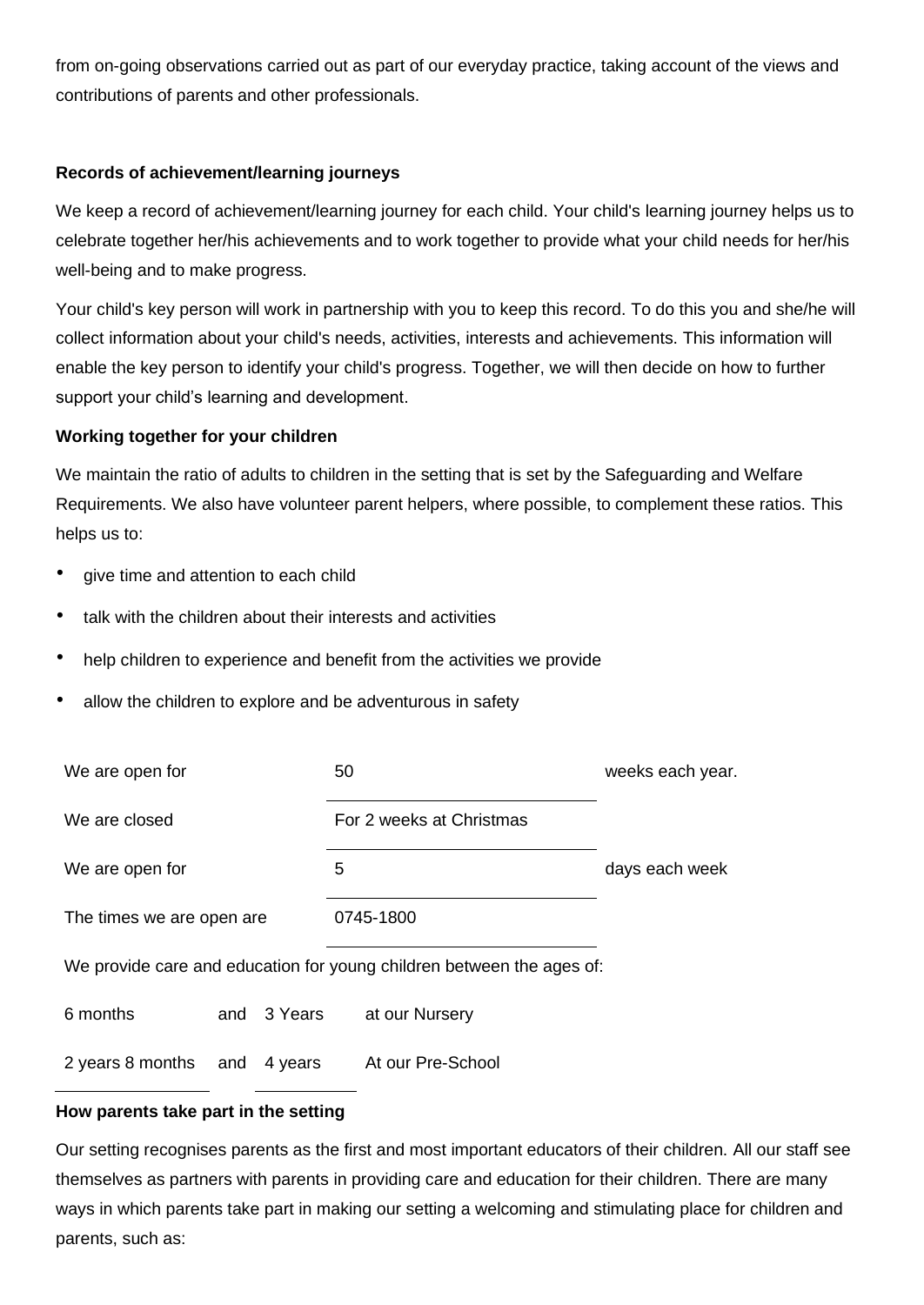- exchanging knowledge about their children's needs, activities, interests and progress with our staff
- contributing to the progress check at age two
- helping at sessions of the setting
- sharing their own special interests with the children
- helping to provide and look after the equipment and materials used in the children's play activities
- being part of the management of the setting, where appropriate
- taking part in events and informal discussions about the activities and curriculum provided by the setting
- joining in community activities, in which the setting takes part
- building friendships with other parents in the setting

#### **Joining in**

Our setting has a rota which parents can join if they would like to help at a particular session or sessions of the setting. Helping at the session enables parents to see what the day-to-day life of our setting is like and to join in helping the children to get the best out of their activities.

Parents can also offer to take part in a session by sharing their own interests and skills with the children. We welcome parents to drop into the setting to see it at work or to speak with the staff/me.

#### **Key person and your child**

Our setting uses a key person approach. This means that each member of staff has a group of children for whom she/he is particularly responsible. Your child's key person will be the person who works with you to make sure that the childcare that we provide is right for your child's particular needs and interests. When your child first starts at the setting, she/he will help your child to settle and throughout your child's time at the setting, she/he will help your child to benefit from our activities.

## **Learning opportunities for adults**

As well as gaining childcare qualifications, our staff take part in further training to help them to keep up-to date with thinking about early years care and education. We also keep up-to-date with best practice, as a member of the Early Years Alliance, through *Under 5* magazine and other publications produced by the Alliance. The current copy of *Under 5* is available for you to read. Occasionally, we hold learning events for parents. These usually look at how adults can help children to learn and develop in their early years.

## **The setting's timetable and routines**

Our setting believes that care and education are equally important in the experience which we offer children. The routines and activities that make up the day in our setting are provided in ways that:

- help each child to feel that she/he is a valued member of the setting
- ensure the safety of each child
- help children to gain from the social experience of being part of a group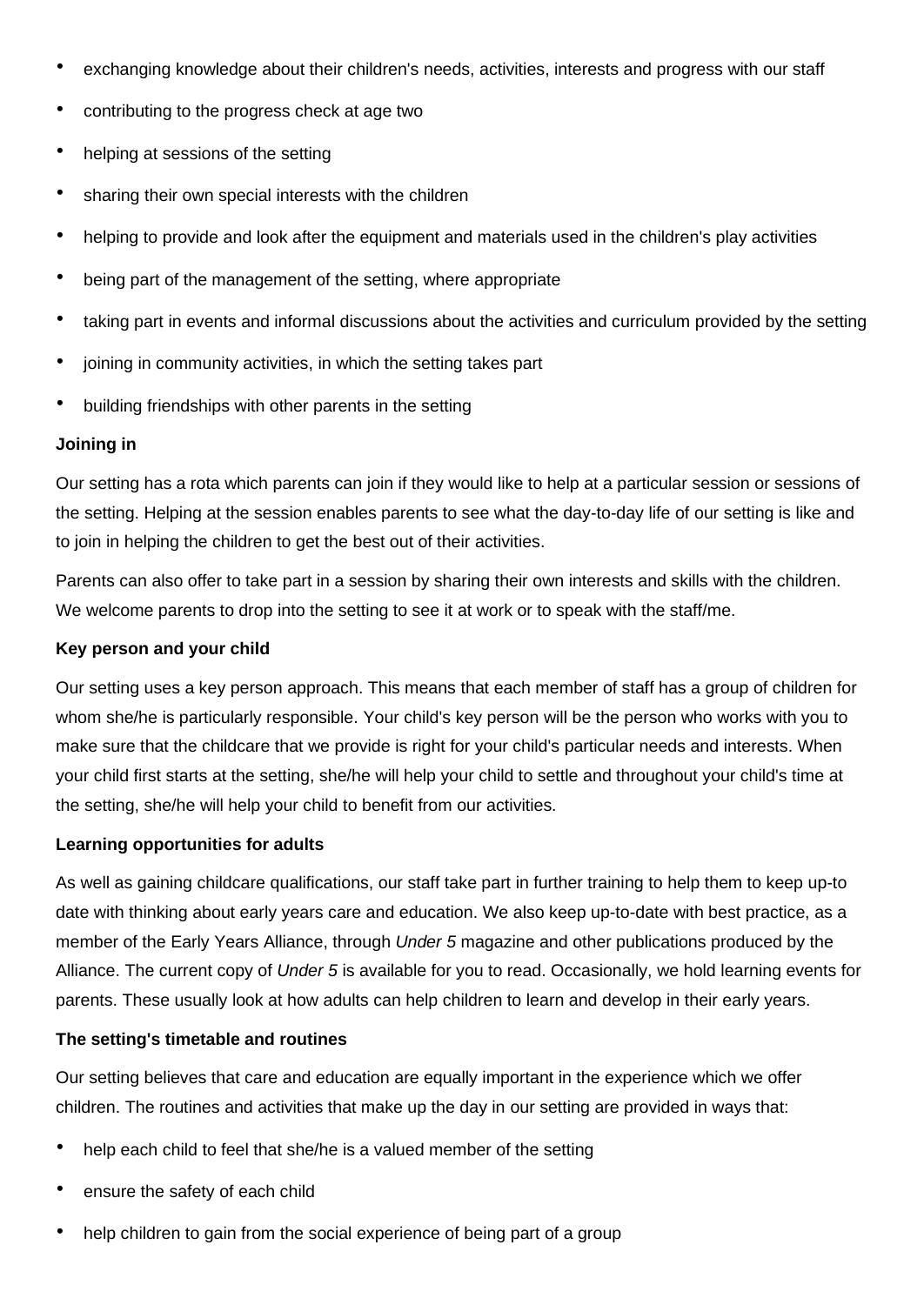• provide children with opportunities to learn and help them to value learning

•

## **The session\***

We organise our sessions so that the children can choose from, and work at, a range of activities and, in doing so, build up their ability to select and work through a task to its completion. The children are also helped and encouraged to take part in adult-led small and large group activities, which introduce them to new experiences and help them to gain new skills, as well as helping them to learn to work with others. Outdoor activities contribute to all areas of learning and development, including their health and their knowledge of the world around them. The children have the opportunity, and are encouraged, to take part in outdoor child-chosen and adult-led activities, as well as those provided in the indoor playroom(s).

## **Snacks and meals**

We make snacks and meals a social time at which children and adults eat together. We plan the menus for snacks and meals so that they provide the children with healthy and nutritious food. Please tell us about your child's dietary needs, particularly any known allergies or food intolerance and we will plan accordingly.

## **Clothing**

We provide protective clothing for the children when they play with messy activities. We encourage children to gain the skills that help them to be independent and look after themselves. These include taking themselves to the toilet and taking off, and putting on, outdoor clothes. Clothing that is easy for them to manage will help them to do this.

## **Policies**

Our staff can explain our policies and procedures to you. Copies of which are available on our website or on request to the office.

Our policies help us to make sure that the service we provide is of high quality and that being a member of the setting is an enjoyable and beneficial experience for each child and her/his parents.

Our staff and parents work together to adopt the policies and they all have the opportunity to take part in the annual review of the policies. This review helps us to make sure that the policies are enabling our setting to provide a quality service for its members and the local community.

## **Information we hold about you and your child**

We have procedures in place for the recording and sharing of information [data] about you and your child that is compliant with the principles of the General Data Protection Regulations (2018) as follows:

The data is we collect is:

- 1. processed fairly, lawfully and in a transparent manner in relation to the data subject [you and your family]
- 2. collected for specified, explicit and legitimate purposes and not further processed for other purposes incompatible with those purposes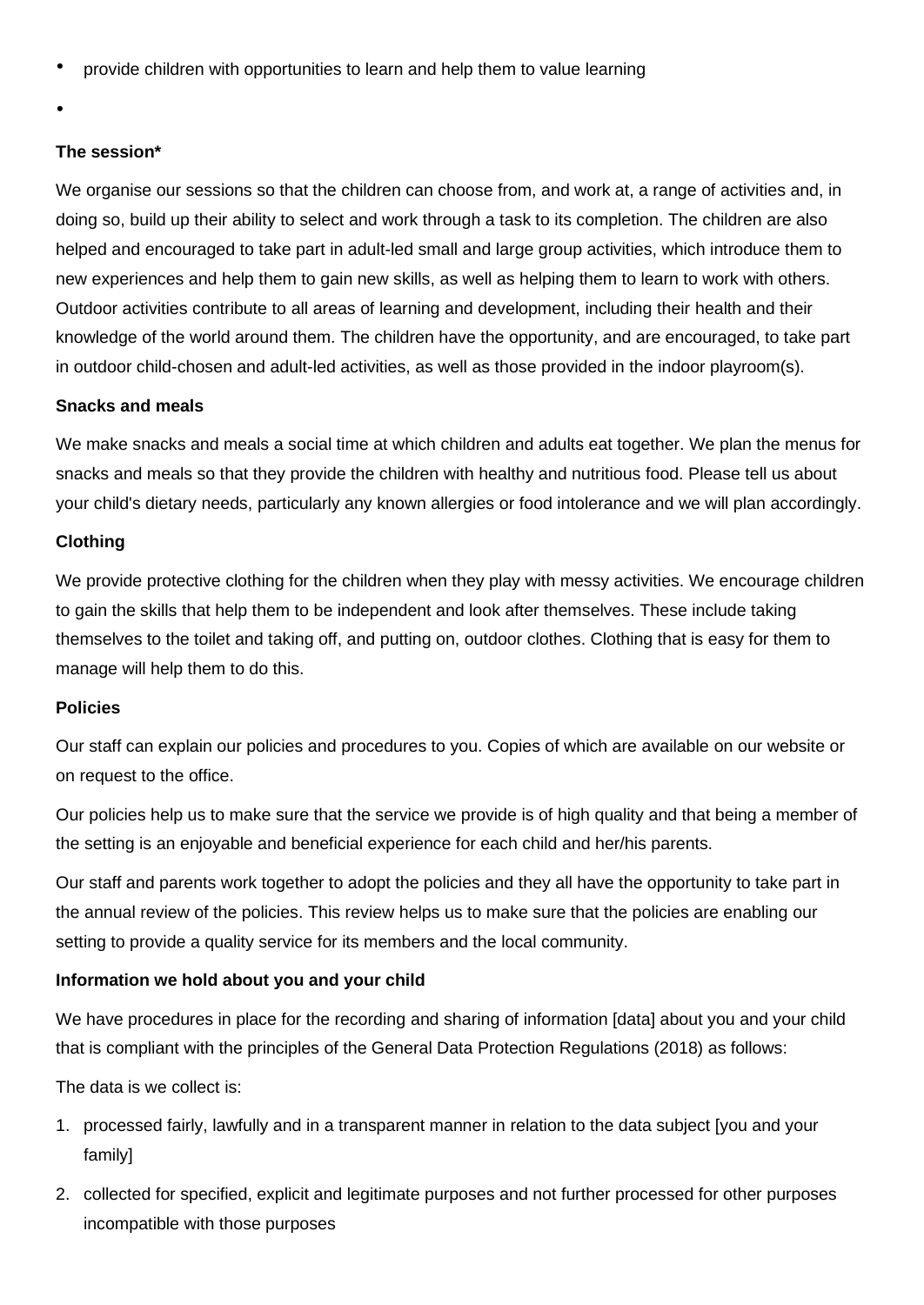- 3. adequate, relevant and limited to what is necessary in relation to the purposes for which data is processed
- 4. accurate and, where necessary, kept up-to-date
- 5. kept in a form that permits identification of data subjects [you and your family] for no longer than is necessary for the purposes for which the personal data is processed
- 6. processed in a way that ensures appropriate security of the personal data including protection against unauthorised or unlawful processing and against accidental loss, destruction or damage, using appropriate technical or organisational measures

When you register your child with us, we will provide you with a privacy notice that gives you further details of how we fulfil our obligations with regard to your data.

## **Safeguarding children**

Our setting has a duty under the law to help safeguard children against suspected or actual 'significant harm'. Our employment practices ensure that people looking after children are suitable to fulfil the requirements of their role and help to protect children against the likelihood of abuse in our setting and we have a procedure for managing complaints or allegations against a member of staff.

Our way of working with children and their parents ensures that we are aware of any problems that may emerge and can offer support, including referral to appropriate agencies when necessary, to help families in difficulty.

## **Special educational needs**

To make sure that our provision meets the needs of each individual child, we take account of any special educational needs a child may have. We work to the requirements of the Special Educational Needs and Disability Code of Practice: 0 to 25 years (2015).

Our Special Educational Needs Co-ordinator is Sharon Groves

## **The management of our setting**

Our setting is a charity and as such is managed by a volunteer board of directors - whose members are elected by the parents of the children who attend our setting. The elections take place at our Annual General Meeting. The directors make up the registered person with Ofsted and are responsible for:

- managing our finances
- employing and managing our staff
- making sure that we have, and work to, policies that help us to provide a high-quality service
- making sure that we work in partnership with parents

The Annual General Meeting is open to the parents of all the children who attend our setting. It is our shared forum for looking back over the previous year's activities and shaping the coming year's plan.